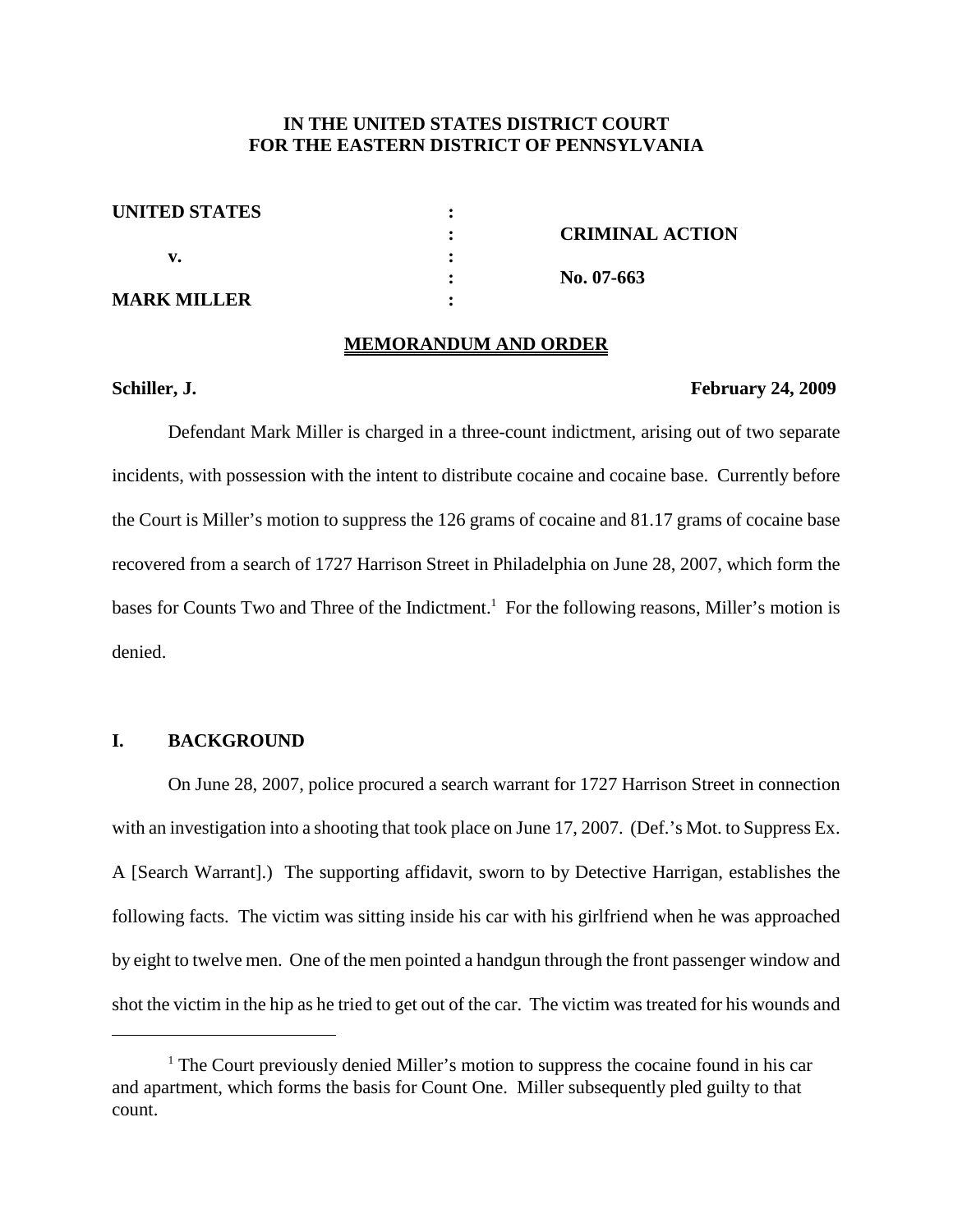police recovered two .38 shell casings from the scene.

Police interviewed and re-interviewed the victim and his girlfriend. The girlfriend identified the shooter as a man she knew as "Diamond." She stated that Diamond and another man walked up to the car and that Diamond subsequently fired two or three shots at her boyfriend. The victim corroborated his girlfriend's rendition of the events and added that the two men fled into the Whitehall Housing Development after the shots were fired. In her second interview, the girlfriend stated that she knew both men from the Whitehall Housing Development. She again identified Diamond Brown as the shooter and identified Kenny Jenkins as the man who fled with Diamond Brown. Accordingly, police prepared photo arrays from which the victim identified Diamond Brown as the shooter and Kenny Jenkins as his accomplice.

Police arrested Diamond Brown on June 27, 2007, pursuant to an arrest warrant. After being advised of his rights, Brown admitted to the shooting. He told police that he was given the gun by a man he knows as "Bucket" and that after the shooting Brown immediately met up with Bucket in the rear of the Whitehall Housing Development. At that point, Bucket took back the gun and fled the scene. Since the investigating detectives knew "Bucket" to be a street name forJames Magnum, they showed Brown a photograph of Magnum. Brown identified Magnum asthe individual who had given him the gun. Based on thisinformation, Detective Harrigan believed that weapons, ballistics, ammunition and other "fruits of the crime," would be found at 1727 Harrison Street, Magnum's registered address according to a check of Magnum's criminal history and Bureau of Motor Vehicles records.

A search warrant for 1727 Harrison Street was issued the following day based on Harrigan's affidavit. The warrant identified the following items to be searched for and seized: (1) "any and all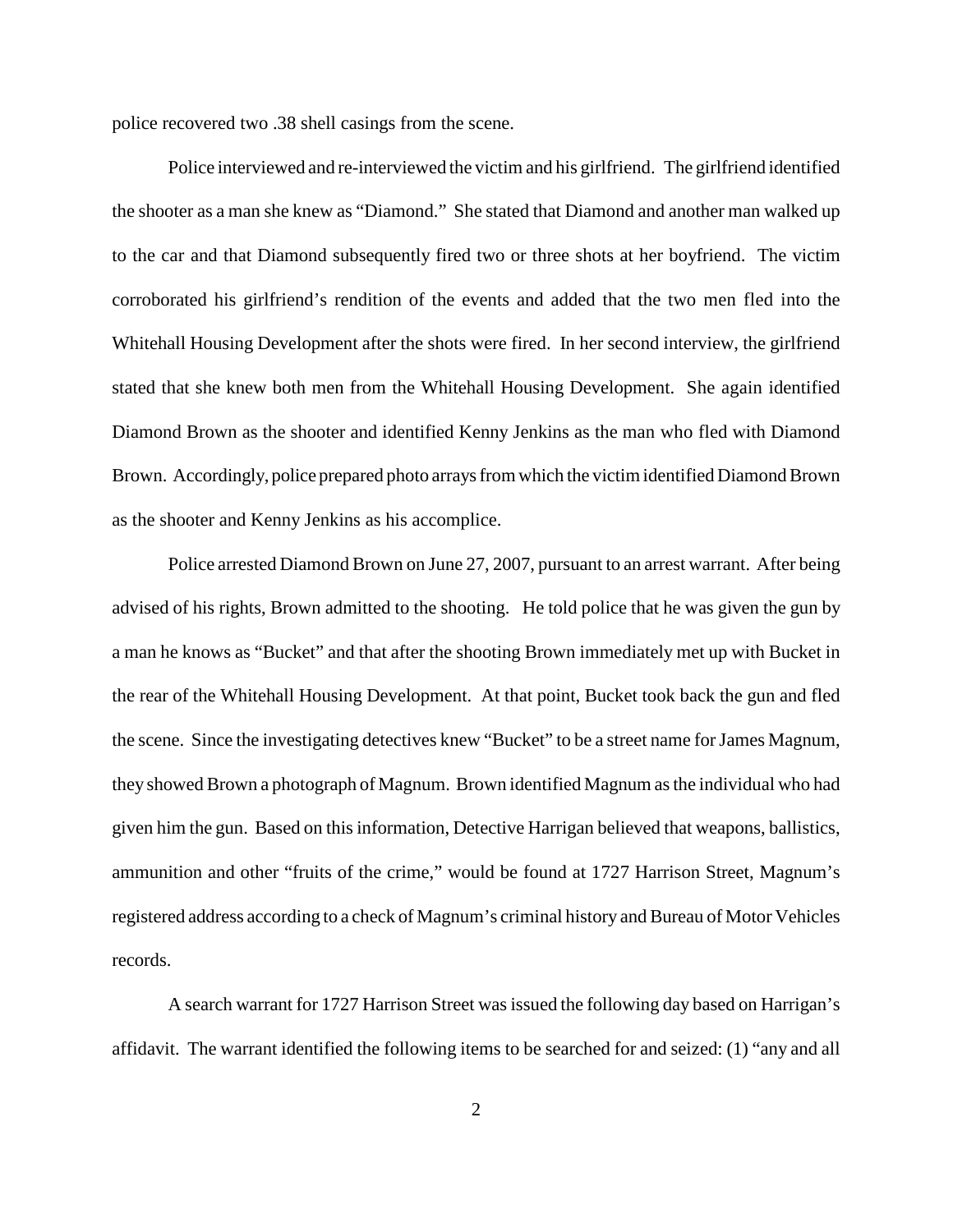evidence of an Aggravated Assault/Shooting"; (2) "Any and all guns, ammunition, ballistics"; (3) "Proof of Residency"; (4) "All paperwork in name of James Magnum"; and (5) "Any and all proof of narcotic activity, contraband, narcotic paraphrenalia [sic]." (Search Warrant.) Detectives Harrigan, Christopher Casee, and another officer executed the warrant that day. The officers found a large safe in the basement and carried it up the stairs and outside the house so that they could search it without damaging the property. During the suppression hearing, Detective Harrigan testified that the safe was approximately two or three feet square. The search of the safe uncovered plastic bags containing cocaine and cocaine base and a scale with residue on it. Police also recovered a scale from a second floor bedroom closet and documents in Miller's name and in the names of James Magnum, Melvia Miller and Vernon Riggins.

#### **II. STANDARD OF REVIEW**

On a motion to suppress, the movant bears the burden of establishing a violation of his constitutional rights by a preponderance of the evidence. *See United States v. Johnson*, 63 F.3d 242, 245 (3d Cir. 1995); *United States v. Acosta*, 965 F.2d 1248, 1257 n.9 (3d Cir. 1992). Where a search is conducted pursuant to a warrant, a reviewing court must uphold that warrant provided that there is a "substantial basis" for the magistrate's finding of probable cause. *United States v. Hodge*, 246 F.3d 301, 305 (3d Cir. 2001); *United States v. Conley*, 4 F.3d 1200, 1205 (3d Cir. 1993). "In making this determination, the Court confines itself 'to the facts that were before the magistrate judge, i.e., the affidavit, and [does] not consider information from other portions of the record.'" *Hodge*, 246 F.3d at 305 (quoting *United States v. Jones*, 994 F.2d 1051, 1055 (3d Cir. 1993)) (alterations in original). The affidavit must be read in a "common sense and nontechnical manner," *Conley*, 4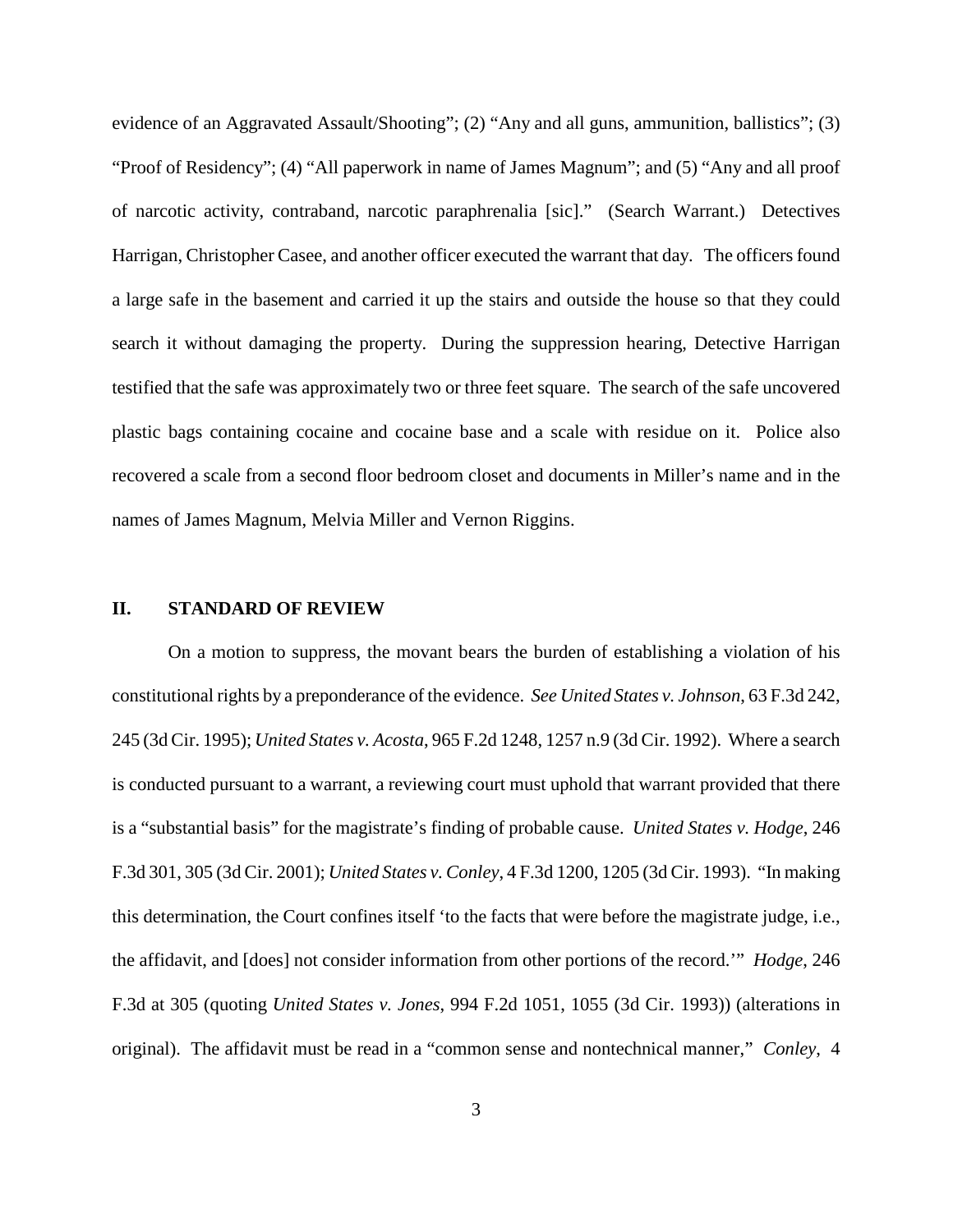F.3d 1206 (quoting *Illinois v. Gates*, 462 U.S. 213, 230-31 (1983)), and "great deference" should be afforded to the magistrate's decision. *Hodge*, 246 F.3d at 305; *see also United States v. Ventresca*, 380 U.S. 102, 109 (1965) ("[T]he resolution of doubtful or marginal cases in this area should be largely determined by the preference accorded to warrants.").

### **III. DISCUSSION**

### **A. A substantial basis existed for the magistrate's finding of probable cause**

Miller attacks the warrant for lack of the requisite probable cause. He asserts that the information supplied by Diamond Brown could not establish probable cause because Brown "had been arrested and had a motive to falsely implicate Magnum and others to deflect attention from himself" and because Brown "provided no information that the fruits of an attempted murder would be found inside 1727 Harrison Street." (Def.'s Mem. of Law in Supp. of Def.'s Mot. to Suppress [hereinafter "Def.'s Mem."] at 2.) Miller acknowledges that the police were able to associate Magnum with that address but argues that "there is no indication as to when [Magnum lived there] or if he still lived at that address at the time of the attempted murder." (*Id.*) The Government counters that the warrant is sufficiently supported by probable cause and, irrespectively, the police relied upon the warrant in good faith.

Probable cause exists where "the known facts and circumstances are sufficient to warrant a man of reasonable prudence in the belief that contraband or evidence of a crime will be found." *Ornelas v. United States*, 517 U.S. 690, 696 (1996) (citations omitted). Probable cause should be evaluated based on the "totality of the circumstances" with reference to "the factual and practical considerations of everyday life on which reasonable and prudent men, not legal technicians, act."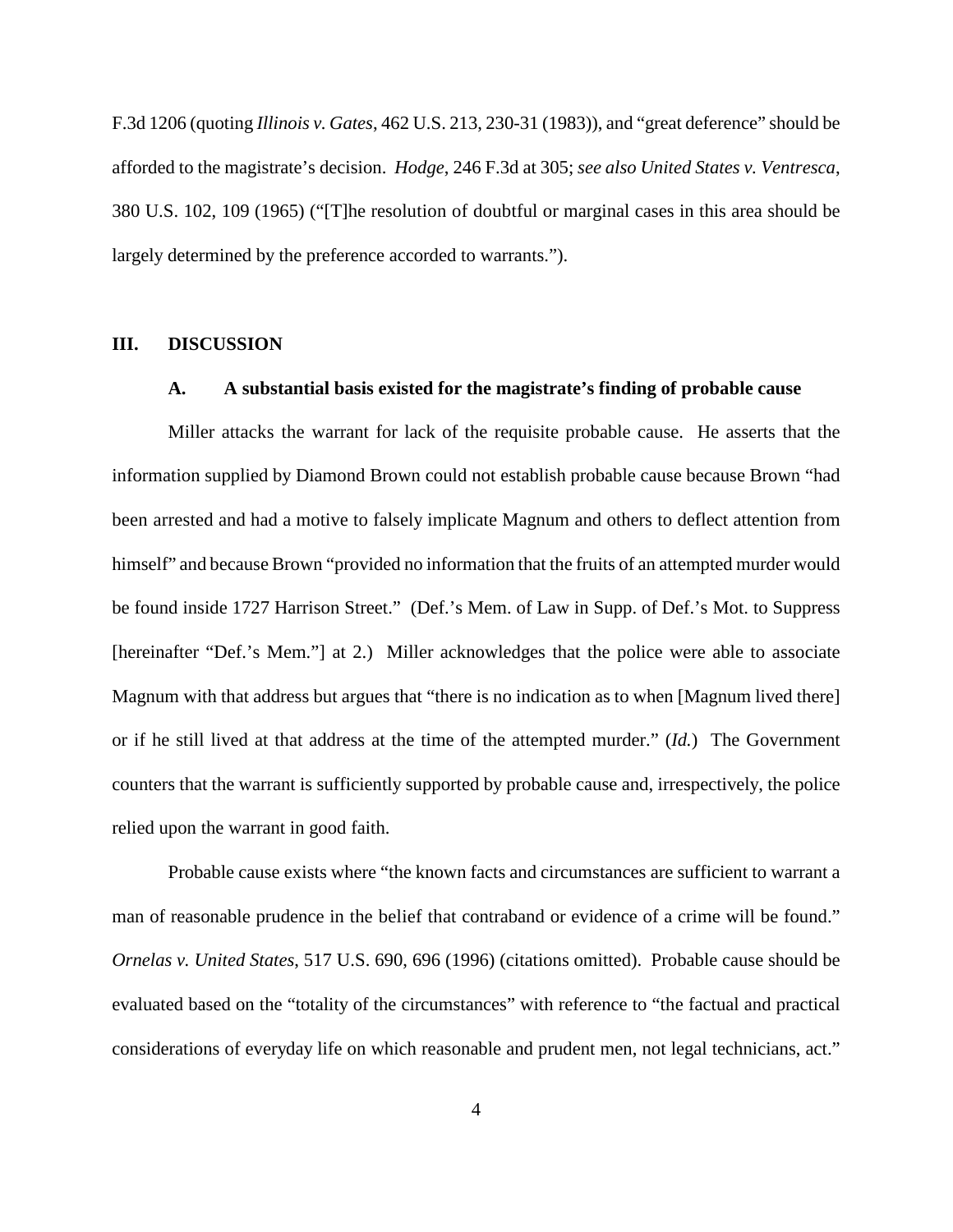*Gates*, 462 U.S. at 230-31. "[D]irect evidence linking the place to be searched to the crime [being investigated] is not required for the issuance of a search warrant." *Conley*, 4 F.3d at 1207. A magistrate judge may infer the existence of probable cause to search a location by the type of crime, the nature of the items sought, and inferences as to where that evidence might be concealed. *Jones*, 994 F.2d at 1056.

There is a substantial basis for the magistrate's determination that probable cause existed to search 1727 Harrison Street for evidence related to the shooting. The affidavit described the victim and his girlfriend's identification of Brown as the shooter and Brown's arrest. Brown himself admitted to the shooting and told police that he met up with "Bucket" in the rear of the Whitehall Housing Development immediately after the shooting to return the gun to Bucket. The officers knew that Bucket was Magnum's street name and Brown identified Magnum from a photograph as the individual who gave him the gun. From this, the officers could reasonably conclude that after retrieving the gun from Brown, Magnum might hide it in his home. They then confirmed Magnum's home address using two sources — Magnum's criminal history and Bureau of Motor Vehicles records.

Miller's argument that the warrant is invalid because Brown's information is unreliable fails. Asthe perpetrator, Brown had direct knowledge of the shooting and of Magnum's involvement. At the time he provided information to the police implicating Magnum, Brown had already confessed to the shooting. Thus, the information he provided about the crime was presumptively reliable absent a reason to believe otherwise. *See United States v. Patterson*, 150 F.3d 382, 386 (4th Cir. 1998) ("[T]here was probable cause to seize [defendant's] Honda based on Greene's statement that [defendant] participated in the robbery with him and that the two of them used [defendant's] vehicle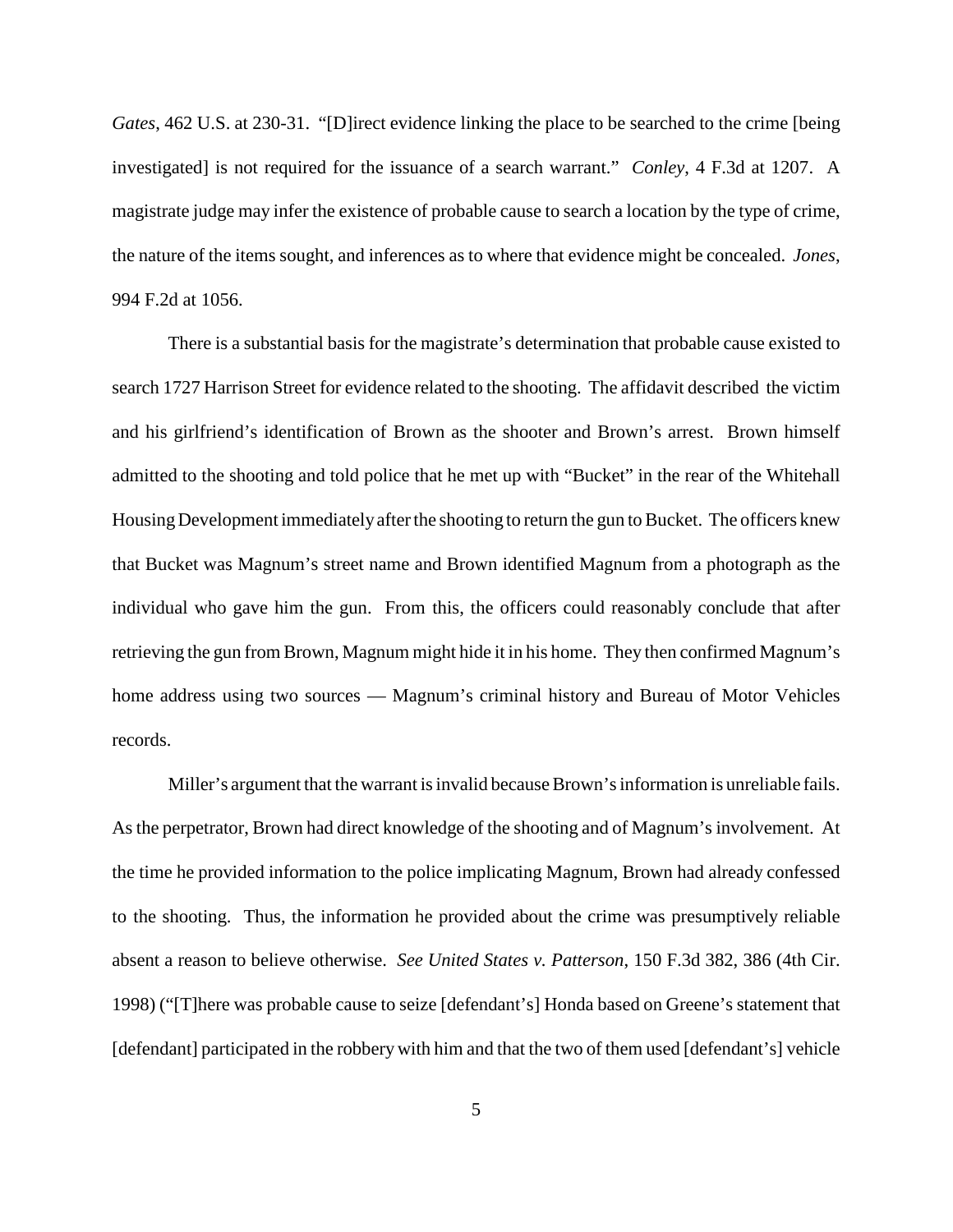as transportation during the robbery."); *Craig v. Singletary*, 127 F.3d 1030, 1045 (11th Cir. 1997) (en banc) (co-participant's confession implicating defendant provided probable cause for arrest: "It would be anomalous for us to hold that even though a codefendant's uncorroborated testimony can prove guilt beyond a reasonable doubt, the confession of a co-defendant that he and the suspect committed the crime isinsufficient to establish probable cause."); *United States v. Gaviria*, 805 F.2d 1108, 1115 (2d Cir. 1986) ("[A] criminal participant or witnessto a crime need *not* be shown to have been previously reliable before the authorities may rely on his statements.") (internal quotations omitted). Furthermore, Brown's story was, in fact, corroborated in part by the victim's statement that Brown was the shooter and that Brown fled toward the Whitehall Housing Development after the shooting. Accordingly, the police could conclude that Magnum wasinvolved in the shooting and that he retrieved the gun from Brown that night.

From there, it was reasonable for the police to infer that Magnum might have stashed the gun and any other related evidence at his residence. *See Jones*, 994 F.2d at 1056 ("[F]irearms, are also the type[] of evidence likely to be kept in a suspect'sresidence.");*see also United States v. Hopkins*, 220 F. App'x 155, 157 (3d Cir. 2007) (affidavit provided substantial basis for probable cause where "the evidence sought, a weapon used in an assault, is of the type typically stored in a perpetrator's residence"). Brown did not need to provide information directly linking the gun to 1727 Harrison Street. Nor is Miller's argument that the police had no basis for believing that Magnum lived at 1727 Harrison Street persuasive. The police took reasonable steps to determine Magnum's address by checking two sources — his criminal history and the Bureau of Motor Vehicles records. These sources established a fair probability that Magnum lived at the listed address and, since the shooting happened less than two weeks earlier, common sense dictates that Magnum most likely lived there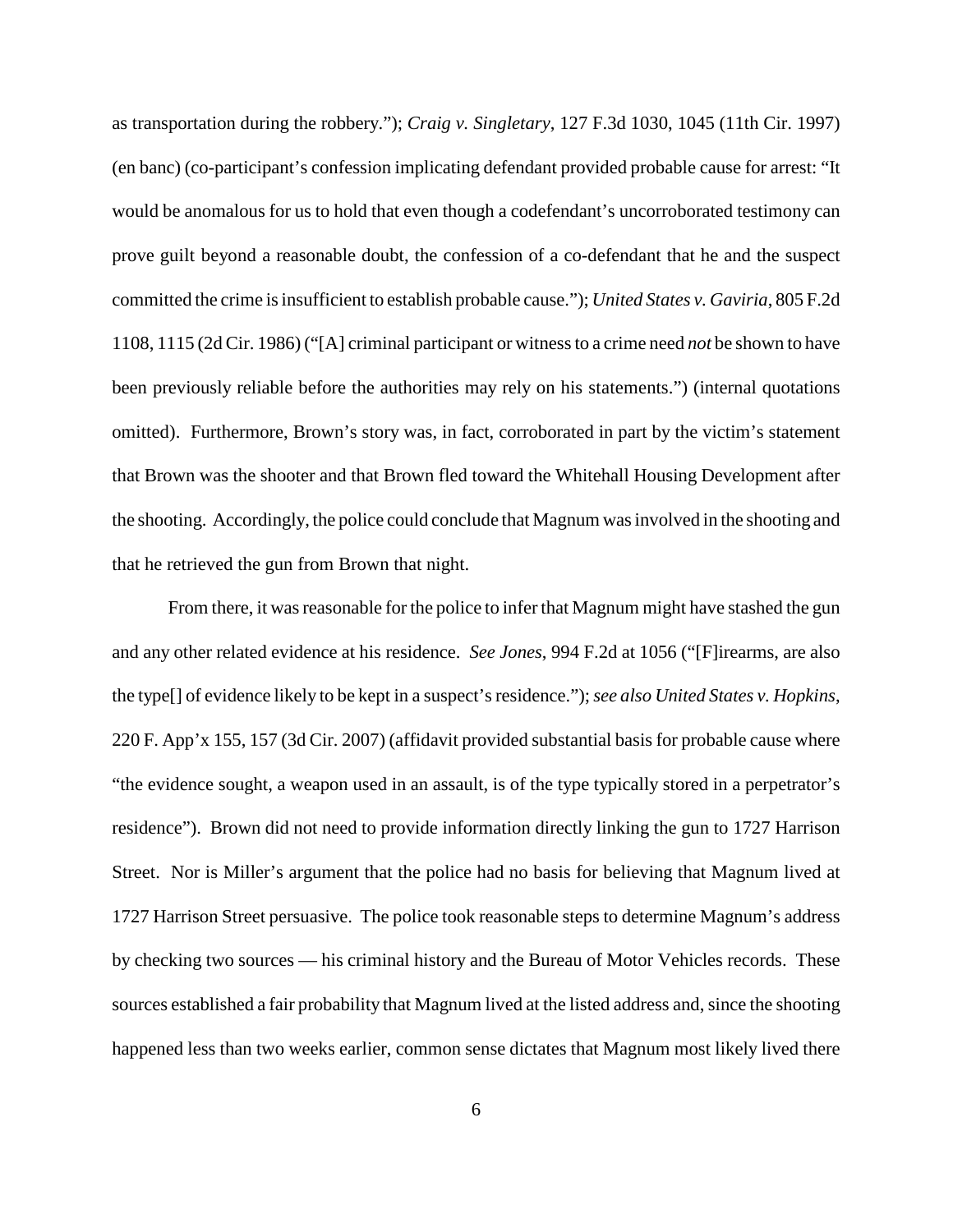at the time of the shooting. Accordingly, there was a substantial basis for the magistrate's probable cause determination.

Even if probable cause was lacking, the good faith exception would apply because it was objectively reasonable for police to rely on the warrant insofar as it permitted the search and seizure of guns, ammunition, ballistics and other evidence of an aggravated assault orshooting. *See United States v. Loy*, 191 F.3d 360, 367 (3d Cir. 1999) (good faith exception precludes suppression of evidence obtained pursuant to an invalidwarrantwhere law enforcement officers executed the search in reasonable reliance on the warrant's authority). Indeed, "[t]he mere existence of a warrant typically suffices to prove that an officer conducted a search in good faith and justifies application of the good faith exception." *Hodge*, 246 F.3d at 308. To the extent Miller argues that the good faith exception does not apply here, he argues only that the warrant was fatally defective because it lacked the requisite probable cause. *See id.*, 246 F.3d at 308 (listing circumstances in which good faith exception does not apply). For the reasons discussed above, the warrant was not lacking the necessary indicia of probable cause.

# **B. Although the warrant was overbroad, the police were entitled to seize contraband in plain view**

In order to satisfy the Fourth Amendment, a warrant must specify the particular items to be seized. *Conley*, 4 F.3d at 1208. A warrant is overly broad if it describes the items to be seized in both specific and inclusive generic terms, but also "authorizes the seizure of items as to which there is no probable cause." *United States v. Ninety-Two Thousand Four Hundred Twenty-Two Dollars and Fifty-Seven Cents*, 307 F.3d 137, 149 (3d Cir. 2002) (citing *United States v. Christine*, 687 F.2d 749, 753-54 (3d Cir. 1982)). However, a court may salvage the valid portions of an overly broad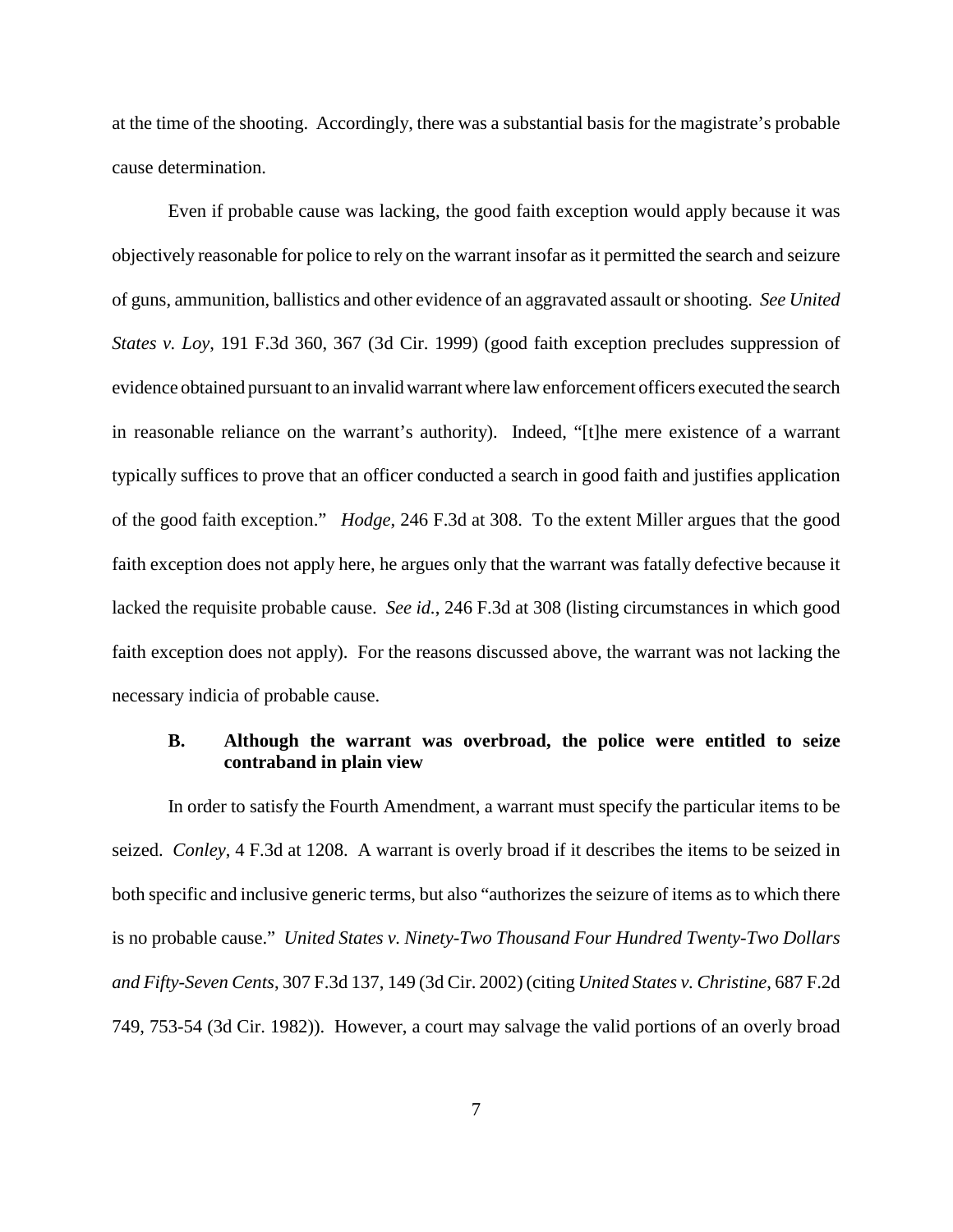warrant by striking those aspects of the warrant that are unsupported by probable cause while preserving those aspects of the warrant that satisfy the Fourth Amendment. *Id.*

The Government and Miller agree that the warrant in this case was overbroad in that it authorized the search and seizure of narcotics-related evidence without probable cause. (Def.'s Mem. at 2; Gov't's Mem. of Law in Supp. of Gov't's Opp'n at 8.) However, they differ as to whether the good faith exception applies to salvage this portion of the warrant — Miller asserts that the warrant was so lacking in probable cause to search for drugs that the police could not have reasonably relied on it whereas the Government argues that the police were justified in their reliance. The Government also asserts that the evidence of drug-related activity should not be suppressed because it was found in plain view during the course of an otherwise lawful search.

Although the portion of the warrant authorizing the seizure of narcotics-related items must be stricken as overbroad for lack of probable cause, the warrant validly authorized the police to search for guns, ammunition and other evidence of an attempted murder. Since the police searched the premises pursuant to a valid warrant, they were entitled to seize contraband in plain view provided that the evidence was found in a location where one might find guns, ammunition, ballistics, proof of residency or paperwork in the name of James Magnum.<sup>2</sup>

Detective Harrigan testified that the safe found in the basement was two or three feet square and that it took at least two officers to carry it up the stairs. Clearly then, the safe was large enough to contain guns, ammunition, or other evidence of a shooting. Accordingly, the officers were entitled to search the safe and, since the criminal character of the drugs found inside the safe was apparent, to seize the drugs even though the warrant did not properly authorize such a seizure. *See United*

<sup>&</sup>lt;sup>2</sup> Miller's counsel conceded this point at the hearing on this motion.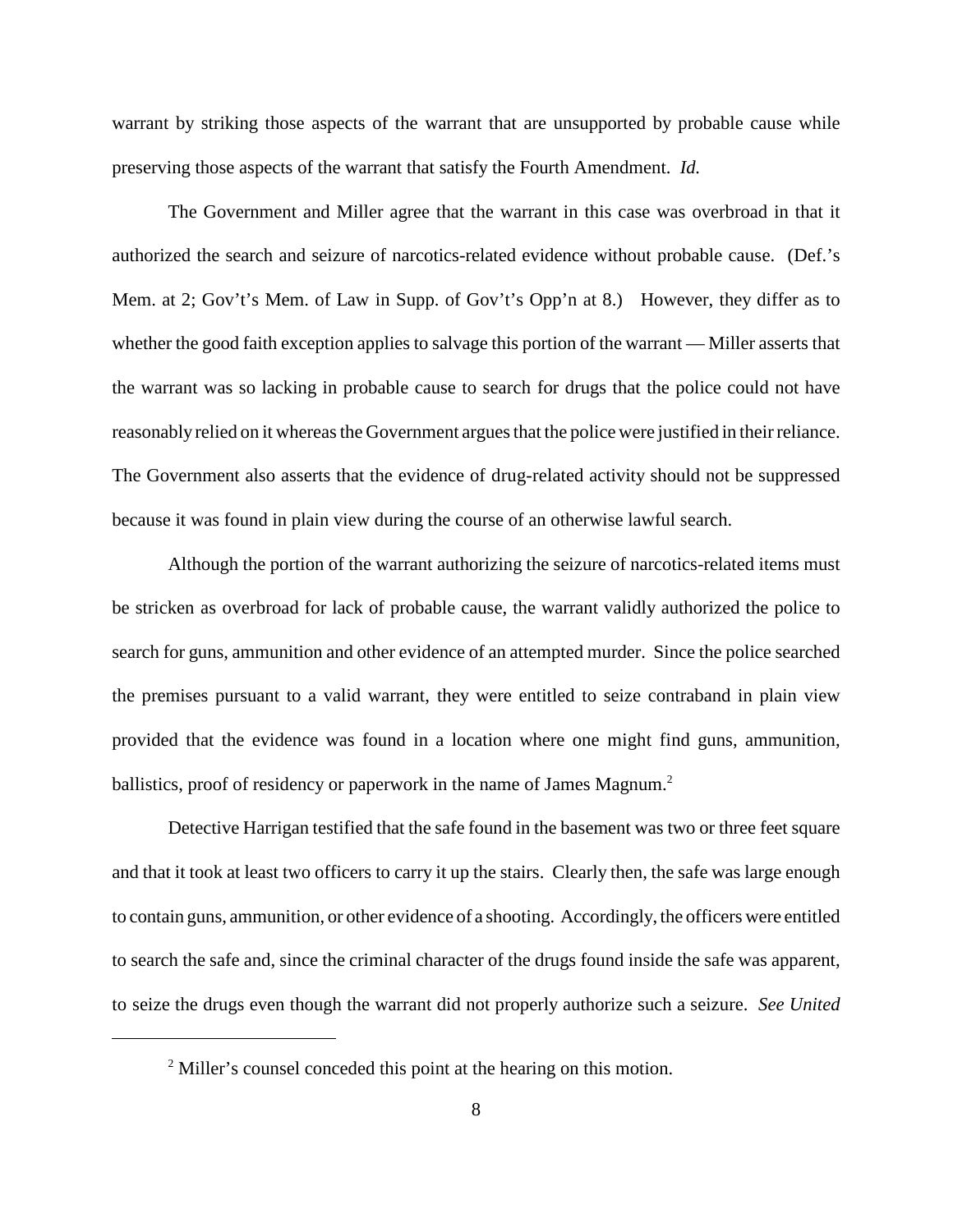*States v. Ganble*, 388 F.3d 74, 76-77 (2d Cir. 2004) (ammunition clip in defendant's dresser drawer was properly seized where police "had a Fourth Amendment justification forsearching the contents of [defendant's] dresser drawer because they had a warrant authorizing them to search for and seize cocaine and drug paraphernalia — items that could plausibly be found in a dresser drawer."); *United States v. Lum*, 557 F. Supp. 2d 461, 468 (D. Del. 2008) ("[I]f law enforcement officers are engaged in an otherwise lawful search and inadvertently discover in plain view contraband or other items, the incriminating character of which is immediately apparent, those items may be seized even if those items fall beyond the original scope of the warrant.") (citing *Horton v. California*, 496 U.S. 128, 135 (1990)). Since the drugs were properly seized as contraband in plain view, they are not subject to suppression.<sup>3</sup>

Miller also arguesthat the police improperlyseized documents pertaining to individuals other than Magnum. Because the police uncovered evidence of a narcotics-related crime while executing a valid warrant, they were entitled to seize such documents as evidence linking those individuals to the cocaine, cocaine base and scales found in the course of the search.

#### **IV. CONCLUSION**

For the above reasons, Miller's motion to suppress is denied. An appropriate Order follows.

<sup>&</sup>lt;sup>3</sup> Accordingly, the Court need not address the good faith exception.